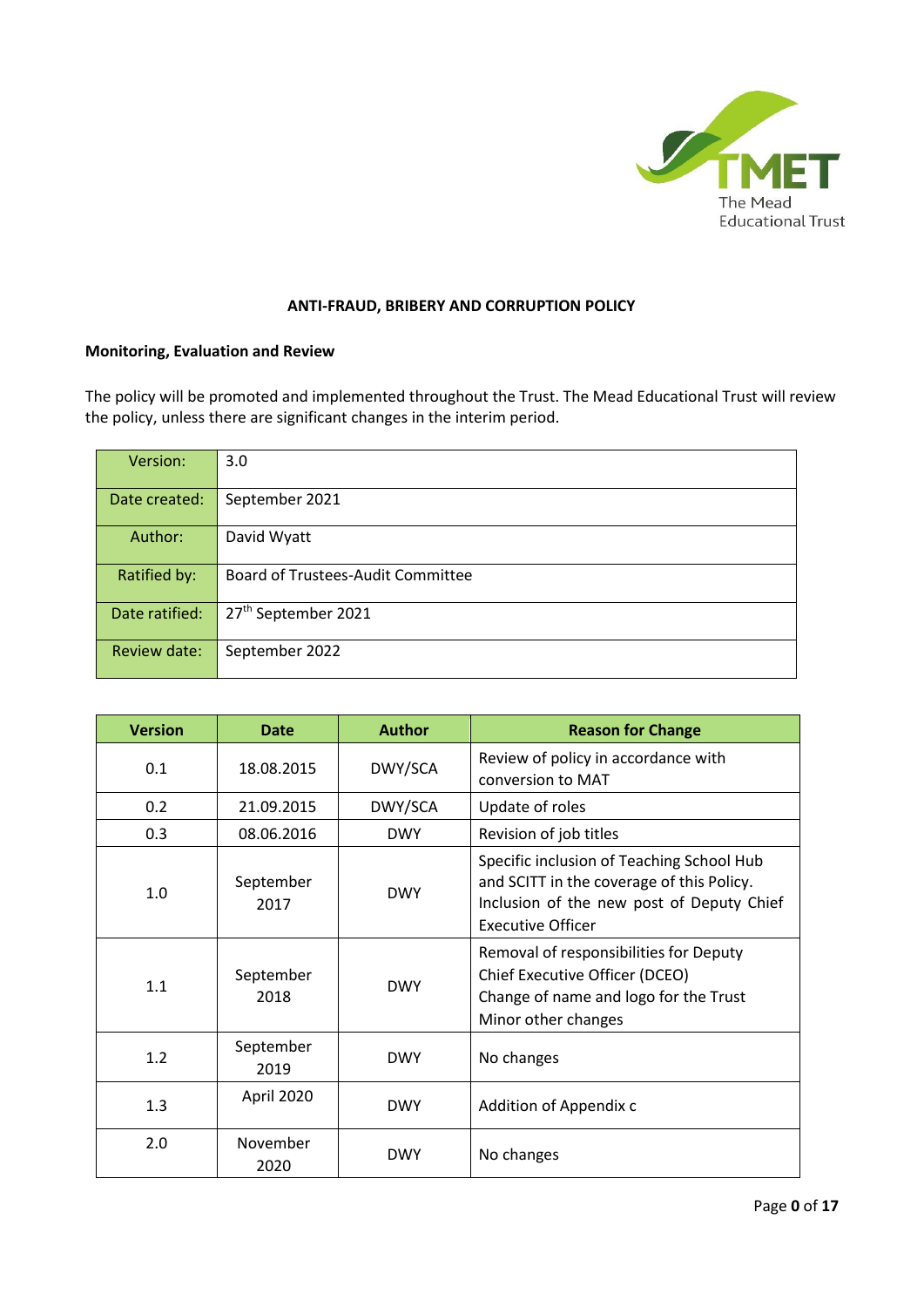| <u>ີ</u><br>J.U | September<br>2021 | DWY | Minor names changes |
|-----------------|-------------------|-----|---------------------|
|                 |                   |     |                     |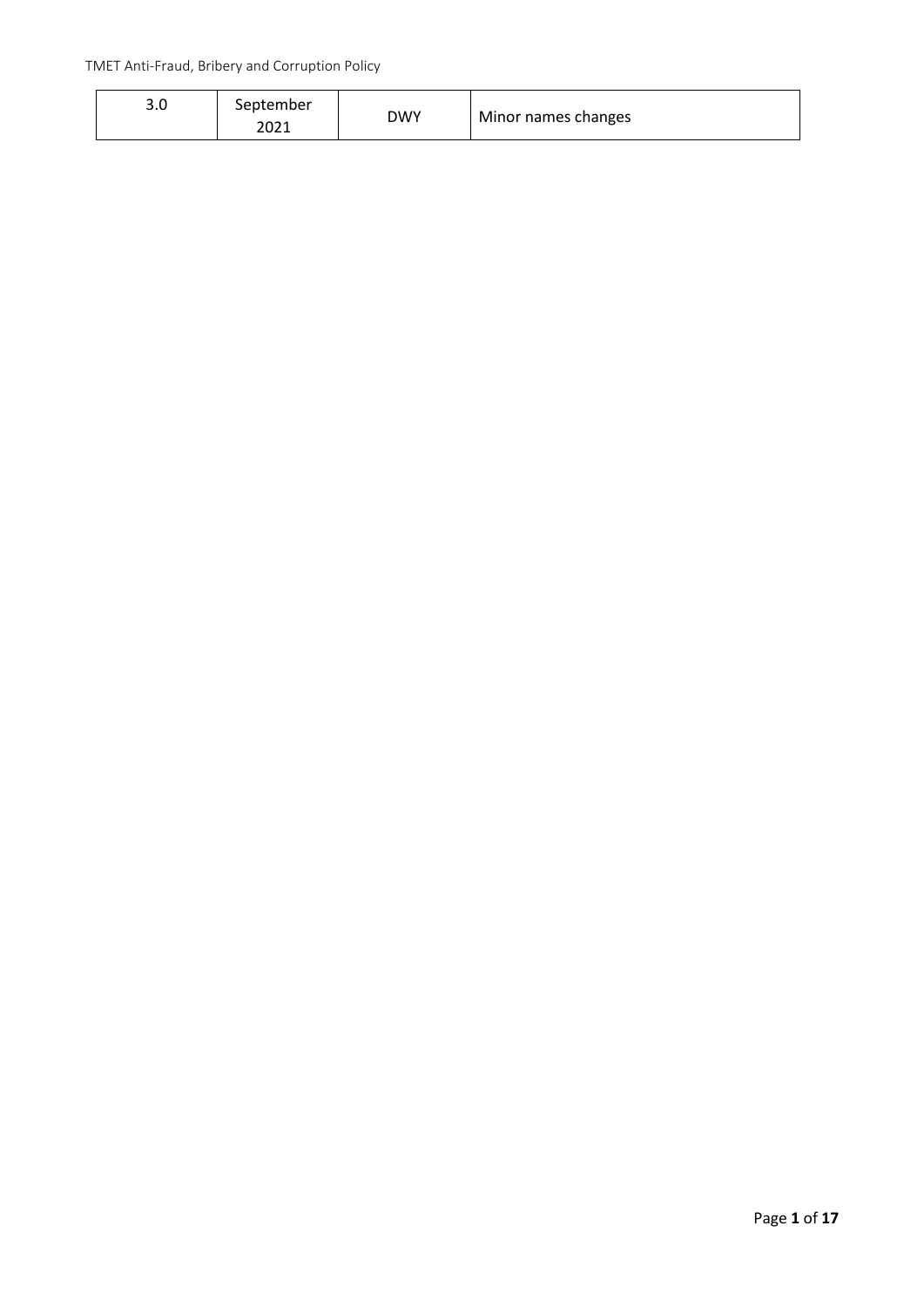| Contents |  |
|----------|--|
|----------|--|

| $\mathbf{1}$   |  |  |
|----------------|--|--|
| $2^{\circ}$    |  |  |
| $\mathbf{3}$   |  |  |
| $\overline{4}$ |  |  |
| 5              |  |  |
| 6              |  |  |
| 7 <sup>7</sup> |  |  |
| 8              |  |  |
| 9              |  |  |
|                |  |  |
|                |  |  |
|                |  |  |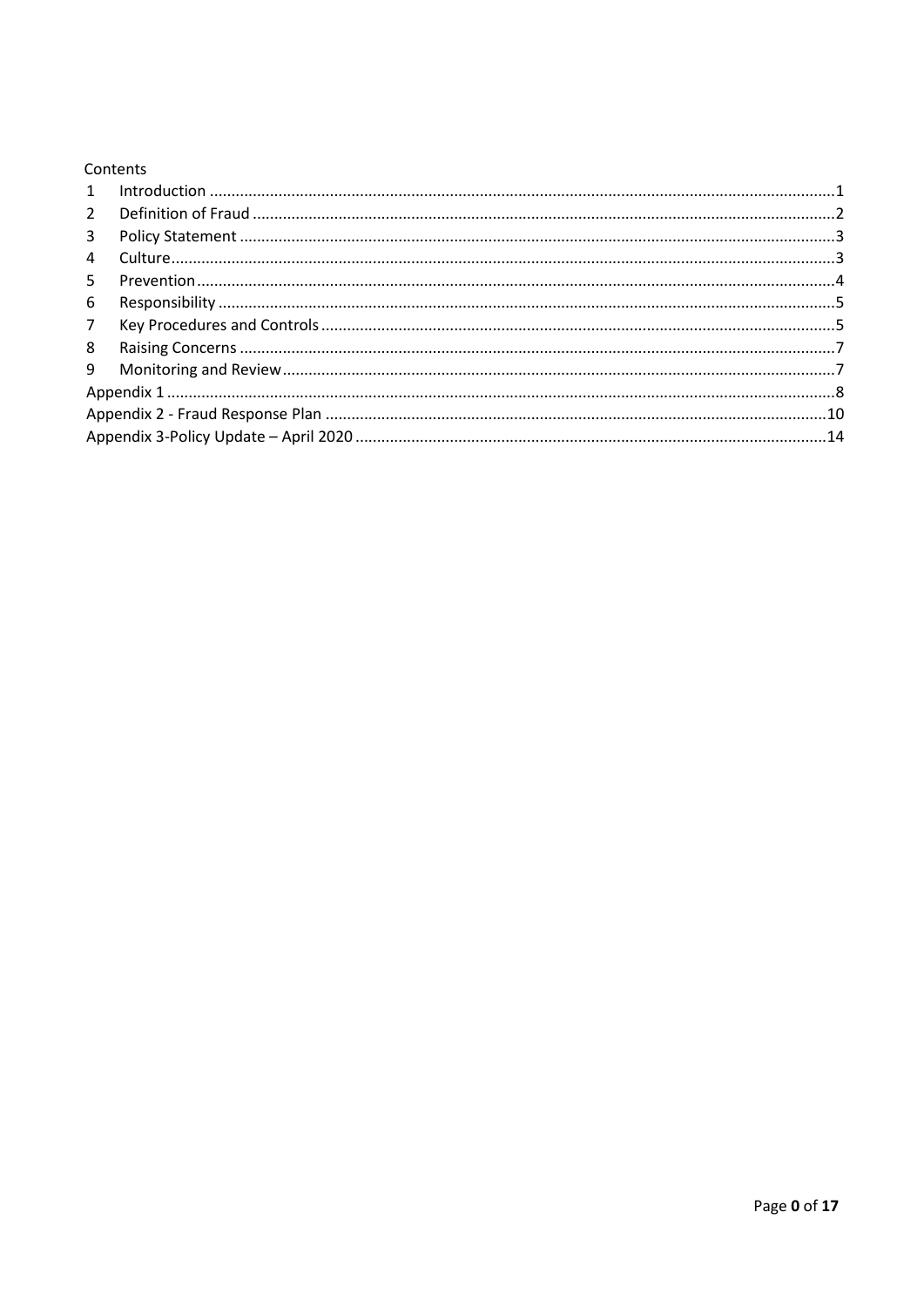Within this policy there may be references to Principals or Academy Principals. Where these designations are seen it is understood that the lead manager for both the Teaching School Hub and SCITT are equally accountable

Within this policy there may be references to Business Manager/Academy Manager. Where this designation is seen it is understood that the financial lead for both the Teaching School Hub and SCITT are equally accountable

Within this policy there may be references to an Academy or Academies in all instances please equally read as School or Schools

### <span id="page-3-0"></span>**1 Introduction**

- 1.1 Fraud, bribery, corruption, or other dishonesty, would adversely affect The Mead Educational Trust's reputation. Each Academy within The Mead Educational Trust, and the Trust itself therefore has a duty to protect public assets; to ensure that management and other practices accord with the standards of probity expected of public sector bodies; and to ensure that the resources available to it are used only in furtherance of each Academy's objectives as an educational body.
- 1.2 The Trust has a zero-tolerance approach to all forms of fraud and financial irregularity. The Trust will not tolerate fraud or corruption by its members, trustees, employees, suppliers, contractors, partners, service users or members of the general public and will take all necessary steps to investigate all allegations of fraud or corruption and pursue sanctions available in each case, including removal from office, disciplinary action, dismissal, loss recovery and/or referral to the Police and/or other agencies.
- 1.3 The Trust is committed to an effective anti-fraud and corruption strategy designed to encourage prevention, promote detection and clarify responses through a defined plan which incorporates investigatory action. The main responsibility for preventing and detecting fraud lies with all staff but the Executive Leadership Team and Finance staff have a particularly important role to play in detecting and reporting fraud. The strategy set out in this paper is designed to cover fraud which is attempted from within each Academy or from outside and is based on policies covering culture, prevention, detection and investigation and also training which is designed to frustrate any attempted fraudulent or corrupt act.
- 1.4 The strategy has been formulated in advance of any fraud risk assessments which may subsequently be undertaken. If such an exercise were to be undertaken then the outcome may give rise to amendments to the strategy.
- 1.5 The Fraud Act 2006 created a single offence of fraud and defined this in three classes:
	- False representation.
	- Failure to disclose information where there is a legal duty to do so.
	- Abuse of position.

The Act also created four new offences of:

- Possession of articles for use in fraud.
- Making or supplying articles for use in fraud.
- Obtaining services dishonestly.
- Participating in fraudulent business.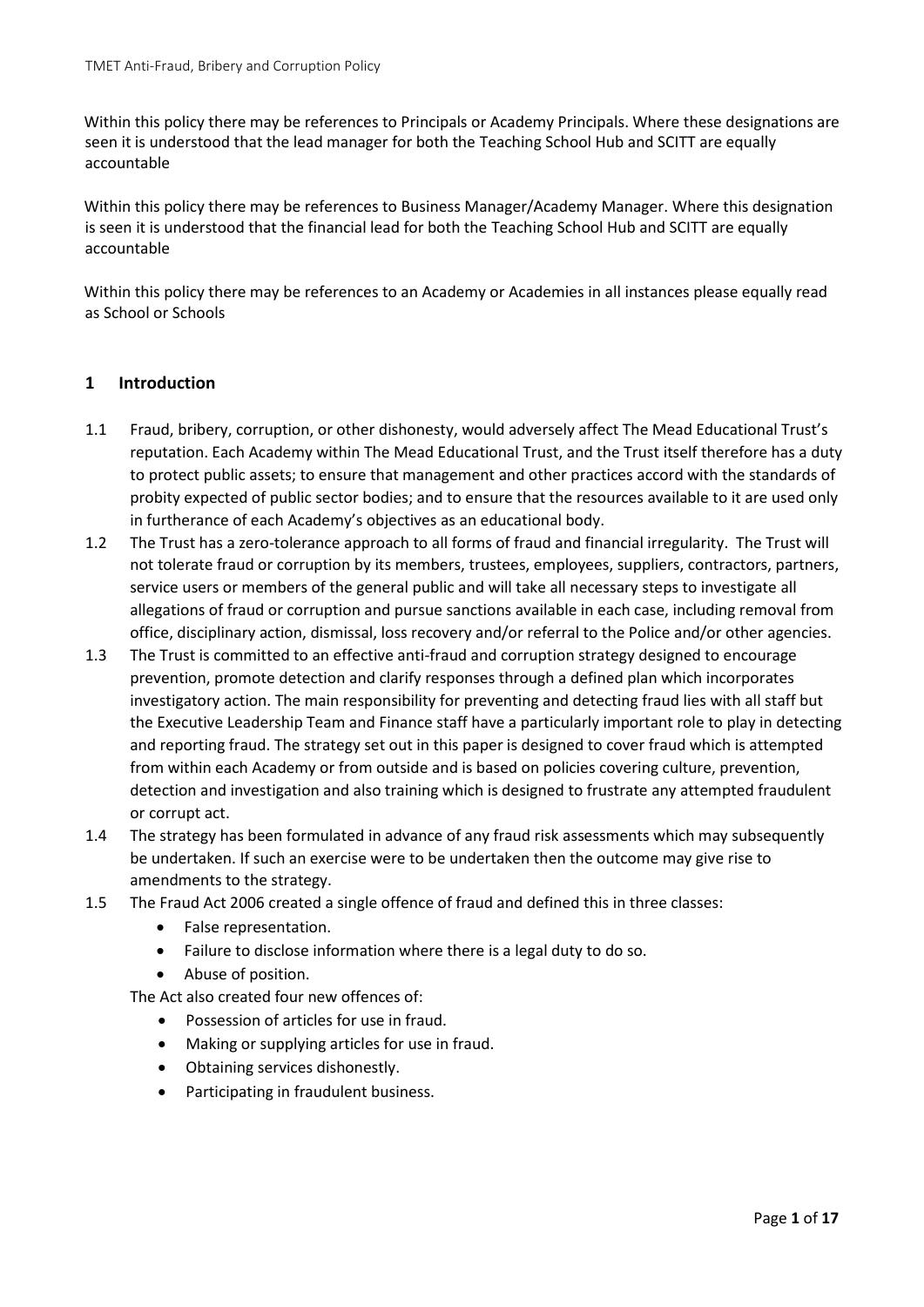- 1.6 The Department for Education (DfE) defines fraud as an intentional false representation, including failure to declare information or abuse of position that is carried out intended to make gain, cause loss or expose another to the risk of loss.
- 1.7 Fraud is different to theft, which is defined in the 1968 Theft Act as: *`A person shall be guilty of theft if he dishonestly appropriates property belonging to another with the intention of permanently depriving the other of it'.*
- 1.8 A bribe is:

*"A financial or other advantage that is offered or requested with the intention of inducing or rewarding the improper performance of a relevant function or activity, or with the knowledge or belief that the acceptance of such an advantage would constitute the improper performance of such a function or activity" [CIPFA].* 

There are various Bribery offences, including offering or accepting a bribe (Sections 1 and 2 of the Bribery Act 2010), bribing or attempting to bribe a foreign official (Section 6) and being a commercial organisation failing to prevent bribery (Section 7). While the Trust is not a 'commercial organisation' for its normal activities, it is still considered appropriate for it to have regard to Guidance relating to the Bribery Act.

1.9 Corruption is:

*"The offering, giving, soliciting or accepting of any inducement or reward which would influence the actions taken by the body, its members or officers."* 

1.10 Other irregularities are:

"The failure to observe the Academy's Financial Regulations, policies and procedures. This includes failure to take appropriate action after becoming aware of such failure by another person"

- 1.11 The term "fraud" is used throughout this policy. For the purposes of this document the term also includes theft, bribery and corruption.
- 1.12 The Anti-Fraud, Bribery and Corruption Policy and Strategy document applies to Trustees, Academy Councillors and all employees (full time, part time, temporary and casual) of the Trust and its academies.

# <span id="page-4-0"></span>**2 Definition of Fraud**

- 2.1 This Fraud Policy covers staff, pupils and activities of the Trust and the individual academies. For the purposes of this policy, fraud is defined as the use of deception with the intention of: Gaining an advantage, personally and for family or friends; or causing financial loss to the Trust or individual academy.
- 2.2 Examples of common types of irregularities and internal fraud are detailed in Appendix 1
- 2.3 A fraud does not have to be successfully perpetrated for an offence to have been committed under the Fraud Act.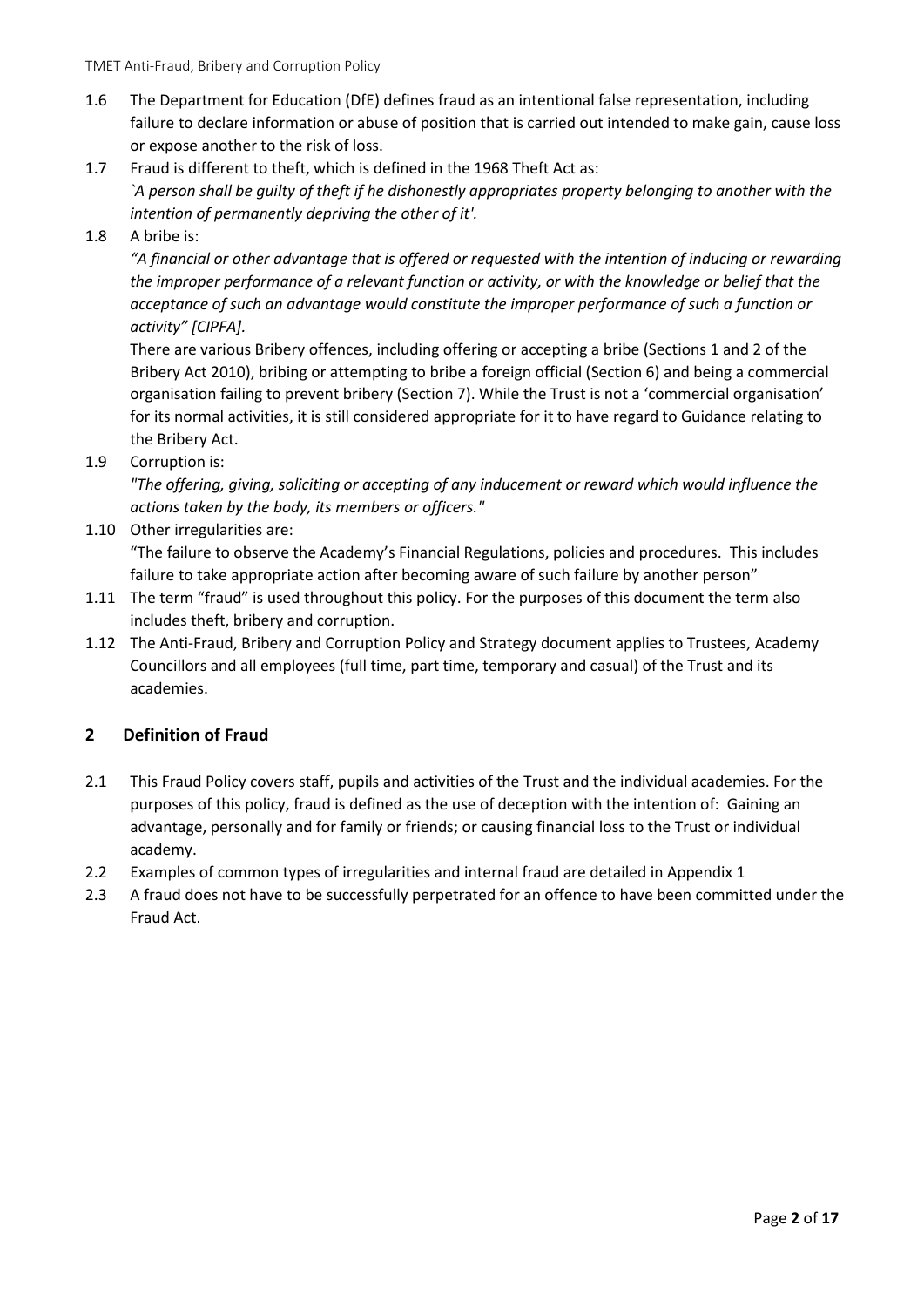# <span id="page-5-0"></span>**3 Policy Statement**

- 3.1 The Trust expects all Trustees, Academy Councillors, employees and those acting as its agents to conduct themselves in accordance with the seven principles of public life defined by the Nolan Committee 1995.
- 3.2 The seven principles are:
	- Honesty Holders of public office have a duty to declare any private interests relating to their public duties and to take steps to resolve any conflicts arising in a way that protects the public interest.
	- Integrity Holders of public office should not place themselves under any financial or other obligation to outside individuals or organisations that might influence them in the performance of their official duties.
	- Selflessness Holders of public office should take decisions solely in terms of the public interest. They should not do so in order to gain financial or other material benefits for themselves, their family, or their friends.
	- Objectivity In carrying out public business, including making public appointments, awarding contracts, or recommending individuals for rewards and benefits, holders of public office should make choices on merit.
	- Openness Holders of public office should be as open as possible about all the decisions and actions that they take. They should give reasons for their decisions and restrict information only when the wider public interest clearly demands.
	- Accountability- Holders of public office are accountable for their decisions and actions to the public and must submit themselves to whatever scrutiny is appropriate to their office.
	- Leadership Holders of public office should promote and support these principles by leadership and example.

### <span id="page-5-1"></span>**4 Culture**

- 4.1 The Trust's expectation on propriety and accountability is that pupils and members of staff at all levels act with integrity and lead by example in ensuring adherence to rules and that all procedures and practices are above reproach. The Academy also expects that individuals and organisations that it comes into contact with will act towards the Academy with integrity and without thought or actions involving fraud or corruption.
- 4.2 The Trust is conscious of the high degree of external awareness of its affairs by a variety of bodies and the need to act in all matters with probity and propriety. The Trust is determined that the culture and tone of the organisation is one of honesty and opposition to fraud, bribery and corruption.
- 4.3 The staff and pupils of each Academy are an important element in its stance on fraud and corruption and they are positively encouraged to raise any concerns that they may have on these issues where they are associated with Academy business or activity; this includes concerns related to the provisions of the Public Interest Disclosure Act 1998. Such concerns can be raised in the knowledge that they will be treated in confidence and properly investigated. Concerns can be raised with line managers, senior management, the Chair of Academy Council or the Chair of the Finance Committee. Where incidents are reported, the Trust's Chief Financial Officer will be advised in order that action can be taken in line with the provisions set out in the Trust's Fraud Response Plan. Any member of staff therefore has a route to raise concerns to someone outside their direct management line where necessary. This will include instances where a senior member of Academy staff is suspected of fraud.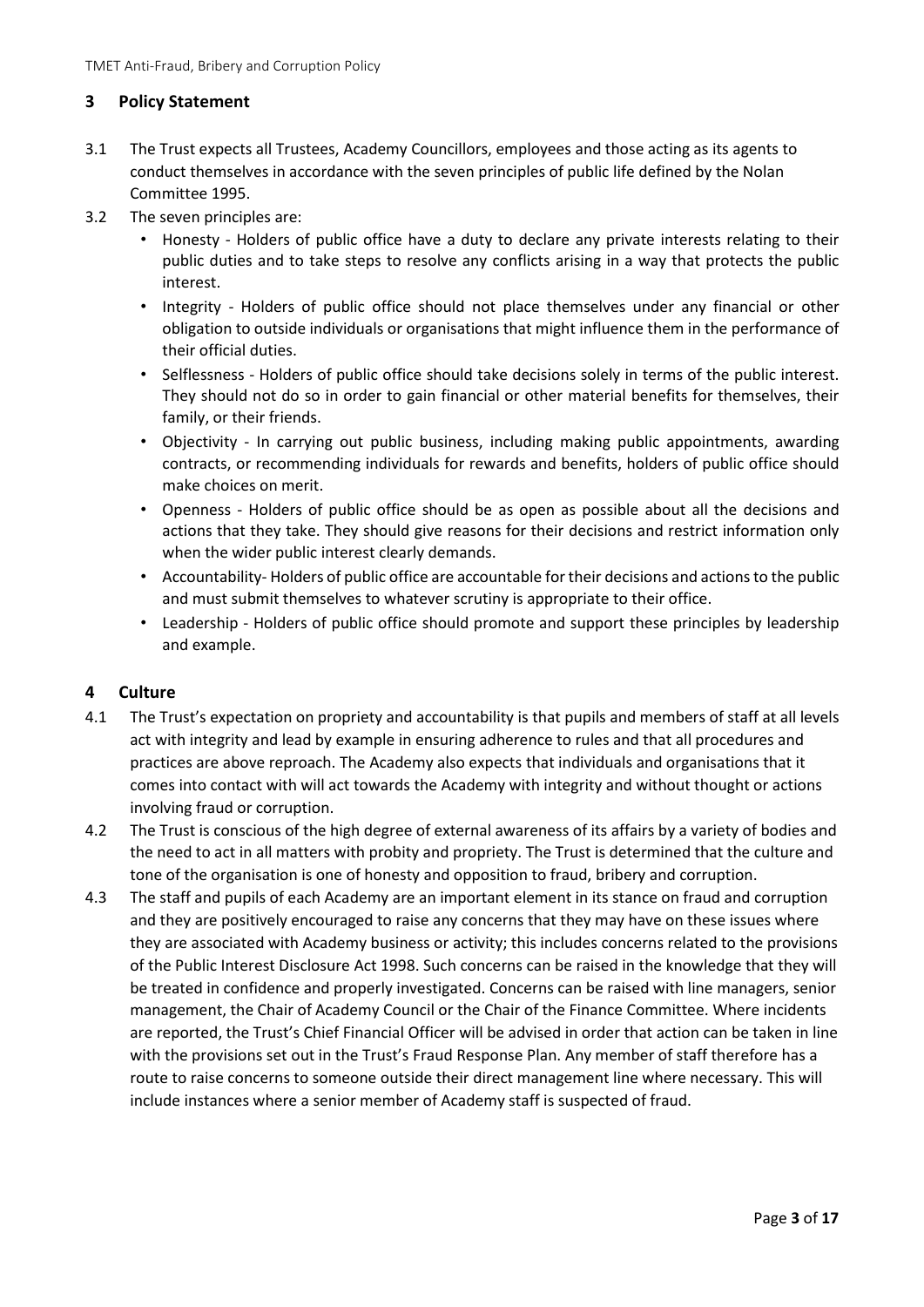- 4.4 In addition to concerns raised by staff and pupils, members of the public and others coming into contact with the Trust are encouraged to report concerns through the above channels. (Where concerns or allegations are made by staff and are subsequently proved to be malicious and unfounded then such abuses will be viewed as a serious disciplinary matter.)
- 4.5 The Trust will deal swiftly and thoroughly with all cases of fraud and corruption in line with the Fraud Response Plan as detailed in this policy.
- 4.6 The Fraud Response Plan is attached as Appendix 2
- 4.7 The aftermath of financial misconduct is costly, time-consuming, disruptive and unpleasant. The major thrust of the Trust and the individual academies strategy is therefore, prevention

### <span id="page-6-0"></span>**5 Prevention**

5.1 Risks

The largest irregularities in educational establishments typically have involved regular misappropriations over a period of years. The three areas most vulnerable to fraud in schools are cash handling, cheque handling and the operation of the purchase ledger. The misuse of information technology is also a major risk and one that is potentially growing in importance with the increase in technology.

5.2 Procedures/Systems to deal with risks

Fraud can be minimised through carefully designed and consistently operated management procedures, in particular, financial policies and procedures and Financial Regulations. The Trust will therefore ensure that management procedures, as described below, are effective and that staff receive training in the operation of them.

- Segregation of duties in embedded within the financial systems is practiced, so, for example, no individual has undue management of payments, income or assets.
- The institution has clear roles and responsibilities, with set levels of authority for authorising transactions
- Systems will be protected with electronic access restrictions to prevent the possible misuse of information technology.

#### 5.3 Leadership

Key determinants of the standards of behaviour in any organisation will be the standards observed by senior members of staff, and the policies and approach to their enforcement promoted from the senior staff.

The Trust Board, Academy Councils and senior managers should therefore ensure that their behaviour is always demonstrably selfless.

Clear policies on commercial ethics, registration and declaration of interests and accepting hospitality and gifts, are part of the purchasing policy and need to be observed, and seen to be observed.

#### 5.4 Prosecution of offenders

The Police advise that prosecution is a particularly effective deterrent because of the risk of a custodial sentence and a criminal record. However, the threat of prosecution only deters if the threat is real. Therefore, the policy is that the Trust and the individual academies reserves the right to report to the Police, irrespective of the status of the individual. The Trust or the individual academies will undertake disciplinary action, and reserves the right to take legal action, in addition to reporting offenders to the Police.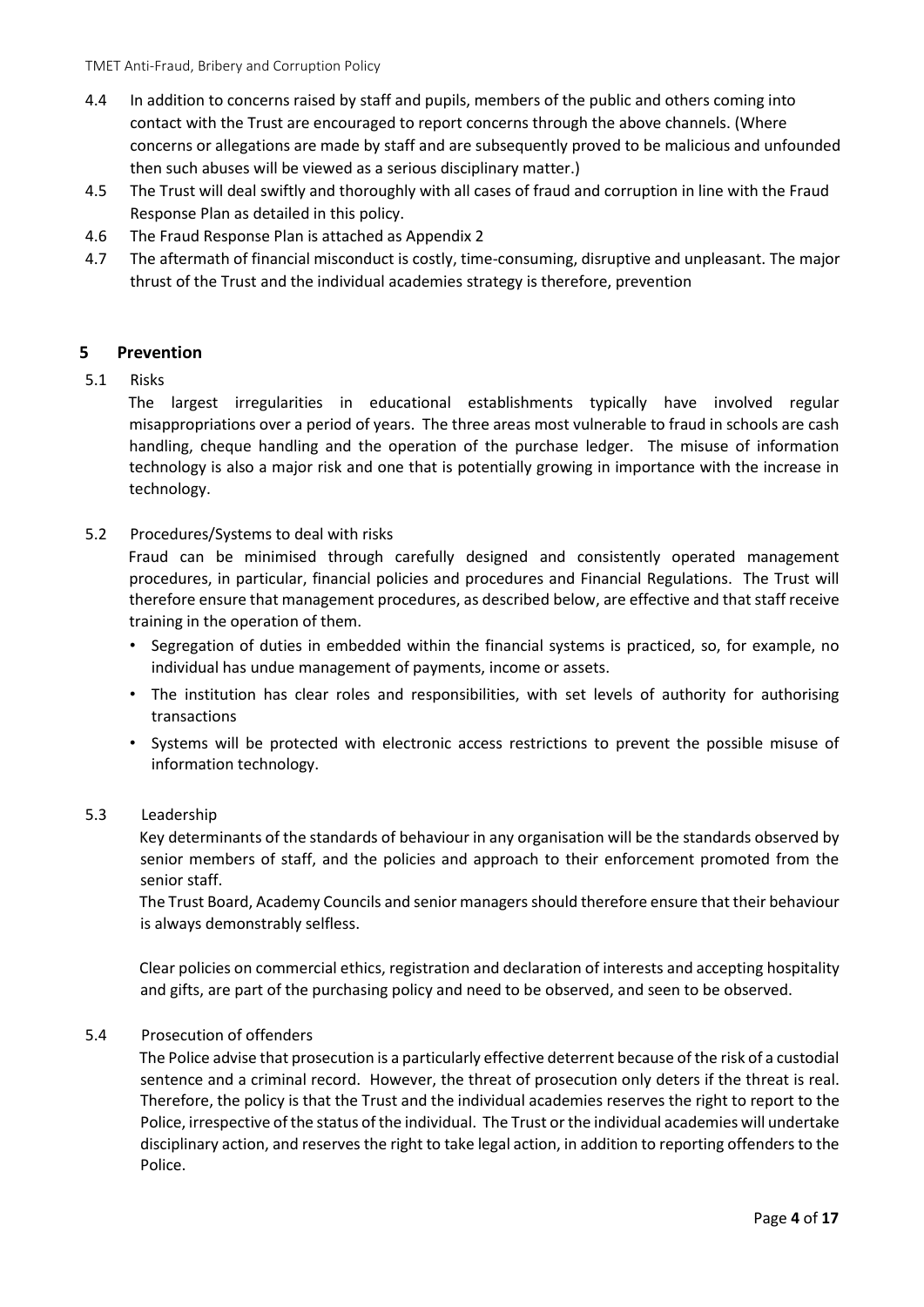### 5.5 Employee Screening

Potential new members of staff will be screened before appointment, particularly for posts with financial responsibility. For example:

- References should cover a reasonable, continuous period; and any gaps should be explained.
- An official employer's reference should be obtained.
- Offers of appointment to be made subject to receipt of satisfactory references and any doubts about the contents of the reference should be resolved before confirming the appointment. If this is done by telephone, a written record of the discussion should be kept complying with employment law.
- Essential qualifications and DBS checks are made.
- Recruitment procedures require that members of recruitment panels will declare any relationships or connections with candidates prior to their involvement with the process.

### 5.6 The Role of Auditors

- The Audit Committee and internal audit procedures are a key element of the Trust's control system. Internal audit carries out a risk-based series of audits designed to assess the Trust and the individual school's identification and management of fraud risks.
- External auditor reviews of financial checks and balances and validation testing provide further deterrence. Auditors may also wish to assess systems in place to deter corruption.
- Both internal and external auditors have a full right of access at all reasonable times to all Trust and individual academy property, assets, documents and financial and other records. The auditors are also entitled to seek explanations from any member of staff.
- In addition, the Trust will regard the misleading of auditors, including the withholding of relevant information, as gross misconduct in its own right.

### <span id="page-7-0"></span>**6 Responsibility**

- 6.1 The Trust aims to have in place efficient and effective systems of control that as far as possible prevent potential fraudsters from exploiting weaknesses.
- 6.2 The Executive Team and the Finance and Audit & Risk Committees are responsible for ensuring there are strong and effective arrangements in place for managing the risk of fraud and ensuring the Trust's/academy's interests are safeguarded, including its reputation.
- 6.3 Risk is managed through the existence and application of appropriate policies and procedures. The wide range of procedures in place to minimise the risk of fraud constitute a major part of the system of Internal Control, which is designed to ensure the Trust conduct its business properly and effectively and complete its transactions fully, accurately and properly.
- 6.4 The responsibility for anti-fraud arrangements is widely dispersed. Trustees must give clear support to the arrangements. The Chief Executive Officer (CEO) and Principals must provide strong leadership by advocating the academy's arrangements and supporting strong action when these are ignored.
- 6.5 The importance of a positive culture towards anti-fraud, bribery and corruption cannot be overstated. The effectiveness of the Trust's policy can be undermined by a culture that does not apply the public standards and supporting procedures routinely on a day to day basis. Maintaining appropriate arrangements, continually advocating them and taking robust action where they are not applied all help to build the right underpinning culture.

### <span id="page-7-1"></span>**7 Key Procedures and Controls**

- 7.1 The following key procedures and controls operate within the Trust:
	- The Trust has an effective Anti-Fraud, Bribery and Corruption Policy and Strategy, and maintains a culture that will not tolerate fraud, bribery or corruption;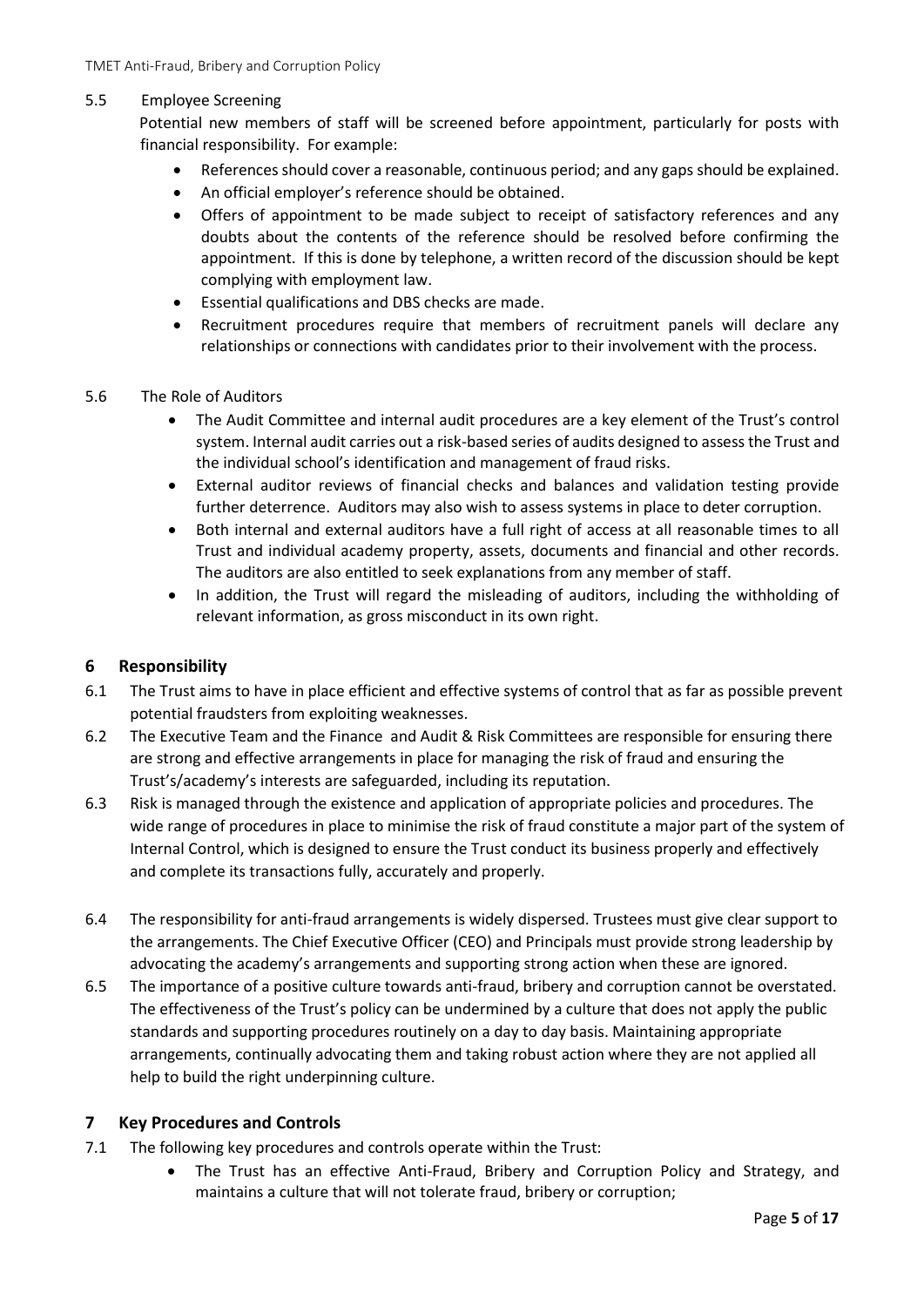- The Trust complies with the requirement to undertakes Section 128 checks for Academy Councillors, trustees and members as well as the academy leaders;
- Trustees, Academy Councillors and employees comply with respective Codes of Conduct;
- Risk Management procedures are in place;
- A Register of Interests is maintained to enable Trustees, Academy Councillors and appropriate employees to record any financial or non-financial interests that may bring about conflict with the school's interests;
- A Register of Gifts and Hospitality is maintained to enable Trustees, Academy Councillors and employees to record gifts and hospitality either received, or offered and declined, from contractors and suppliers;
- Confidential Reporting (Whistle blowing) procedures are in place and operate effectively;
- Suitable and enforced financial and contract procedure rules are in place;
- There are robust recruitment and selection procedures;
- There are clear and active disciplinary arrangements;
- Sanctions are pursued against those who commit fraud, bribery and corruption.
- 7.2 The Trust maintains a continuous overview of its arrangements for managing the risk of fraud. A regular review of the Policy and Strategy is carried out and the documents are revised as appropriate to reflect any key changes and to incorporate current best practice.
- 7.3 The Trust/schools expects that the individuals and organisations with which it deals (e.g. partners, suppliers, contractors, and service providers) will act with integrity and without thought or actions involving fraud, bribery and corruption. Where relevant, the Trust will include appropriate clauses in its contracts about the consequences of fraud, bribery and corruption. Evidence of such acts is most likely to lead to a termination of the particular contract and will normally lead to prosecution. In assessing the effectiveness of its arrangements, the Trust will monitor the extent to which:
	- Key personnel are trained in detecting and investigating fraud;
	- Identified incidents are investigated;
	- Perpetrators are robustly dealt with;
	- The Trust/school responds to identified weaknesses in its systems and control methods;
	- There is any trend in incidents experienced;
	- Recovery of losses is sought.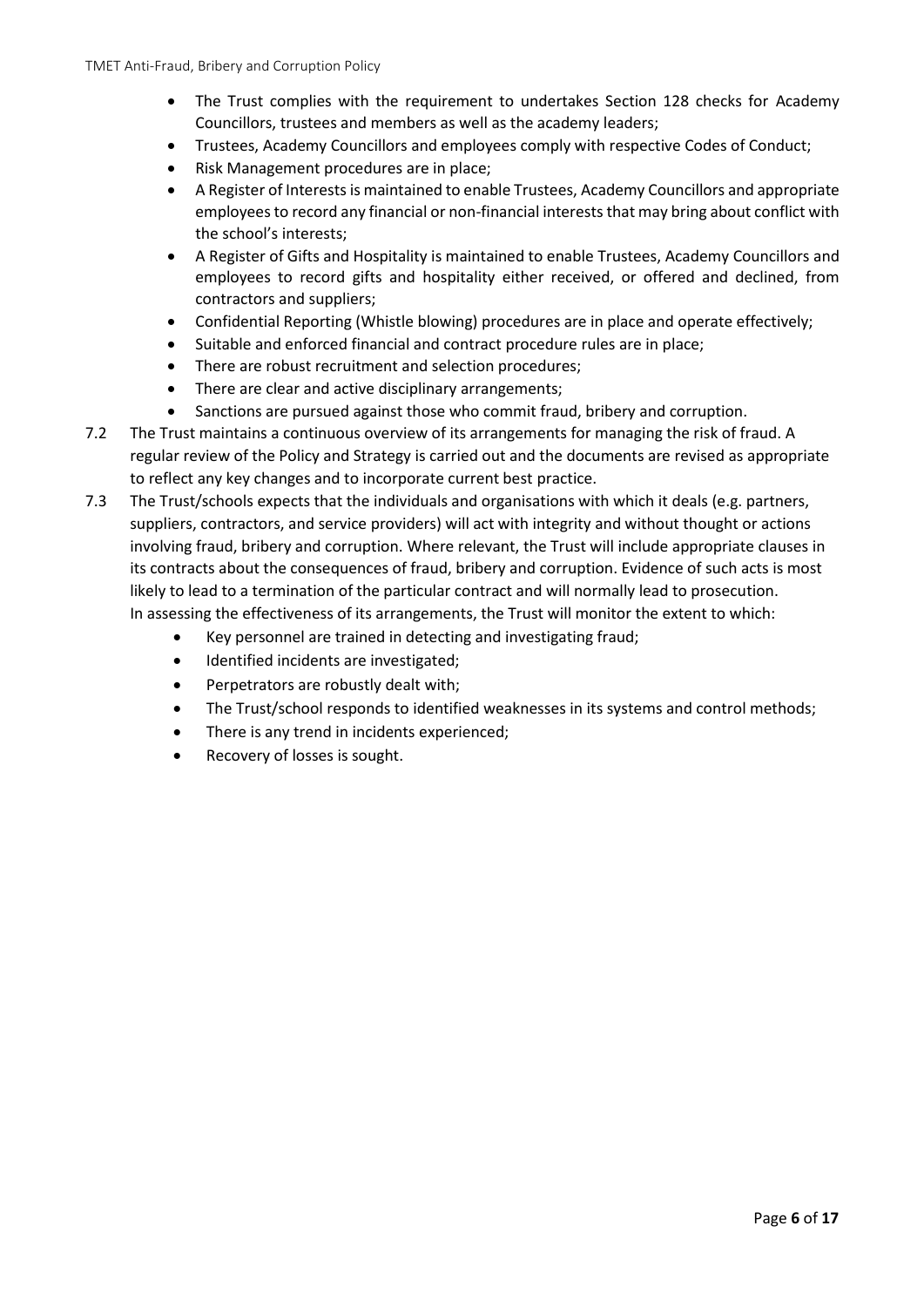### <span id="page-9-0"></span>**8 Raising Concerns**

- 8.1 It is the responsibility of the Trustees, Academy Councillors, CEO, Principals and employees to prevent and help detect fraud, bribery and corruption. In high risk areas specific controls aimed at preventing and detecting frauds will be in place.
- 8.2 Academy Councillors, CEO and the Principals have a duty to inform the Board of Trustees and the Audit Committee of any potential fraud, bribes, corruption or other suspected irregularities.
- 8.3 The Trust Chief Financial Officer will ensure that a log is maintained of all reported incidents at the school which will be reported to the trustees. Any incidents above £5000 will be reported to the ESFA and the Academy Insurers
- 8.4 A decision will then be made as to who is best placed to investigate any concerns raised. The investigating officer also has the responsibility to report all findings to the Audit Committee.
- 8.5 It is often the alertness of employees and the Public that enables frauds to be detected. In accordance with the Whistleblowing Policy, any member of staff with any concerns about the Trust or its academies' activities should normally raise concerns through their immediate manager or senior management. However, it is recognised that this may not be possible in certain circumstances. In these cases, contact should be made with the Chair of the Trust or the Audit committee; the CEO or the Chief Financial Officer as appropriate. Concerns may also be raised with the Trust's External Auditor.
- 8.6 All concerns, reported by whatever method, will be treated in confidence and will be reviewed and investigated by the person deemed to be appropriate and best placed to do so. This may mean that, depending on the level, type and details of the concern raised, that concerns are investigated by the Trust, internal audit or in the case of very serious concerns, the External Auditor or the Police.

*A complete Fraud Response Plan is attached as Appendix 2* 

### <span id="page-9-1"></span>**9 Monitoring and Review**

9.1 The Audit Committee has the responsibility for implementing, monitoring and reviewing this policy. The Chief Financial Officer will make an annual report to the Audit Committee providing a summary of all issues raised and any subsequent actions taken. Any issues, which arise, which do not fall within the remit of the Audit Committee or are relevant to other areas of an Academy, will be brought to the attention of the relevant committees and /or individuals.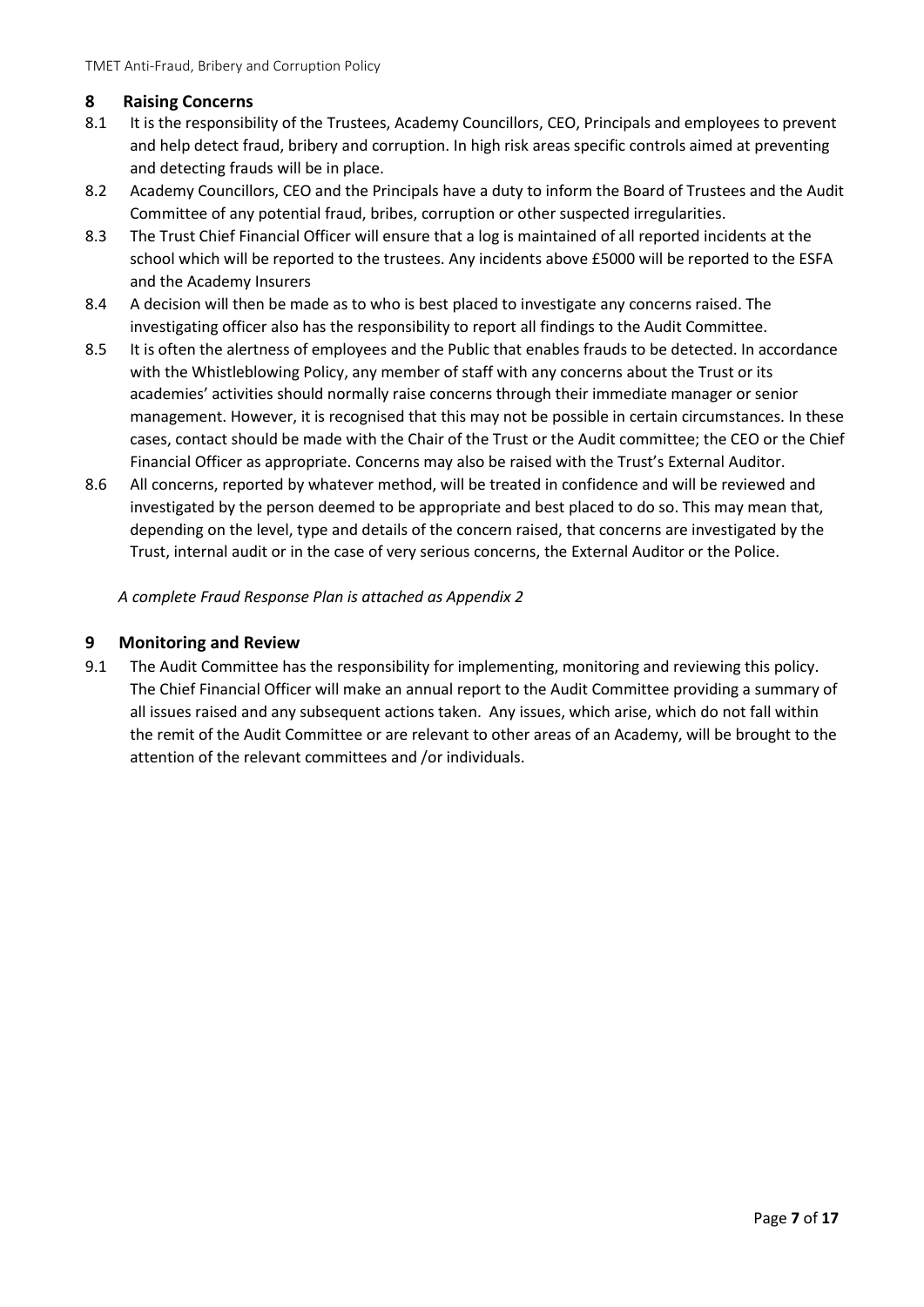# <span id="page-10-0"></span>**Appendix 1**

The main types of irregularity are:

- Theft this may include the removal or misuse of funds, assets or cash;
- False accounting dishonestly destroying, defacing, concealing or falsifying any account, record or document required for any accounting purpose, with a view to personal gain or gain for another, or with the intent to cause loss to the Academy or furnishing information which is or may be misleading, false or deceptive;
- Abuse of position abusing authorities and/or misusing Academy resources or information for personal gain or causing loss to the Academy.

Examples of fraud, which are neither exclusive nor exhaustive, include:

- Misappropriation of cash e.g. theft of cash from cash boxes, cash registers, and takings from trading outlets, vending machines, or from social fund;
- Theft of stock;
- Fraudulent encashment of payable orders or cheques;
- Misappropriation of other assets including information and intellectual property. This would also include theft of stationery for private use,
- Unauthorised use of Academy property e.g. vehicles, computers, other equipment;
- Purchasing or purchase ledger fraud (e.g. approving/paying for goods not received, approving/paying bogus suppliers, approving/paying inflated prices for goods and services, accepting any bribe);
- Travel and subsistence claims overstated or falsely claimed. This may include advances not recovered or forging of counter-signatories;
- Accepting pay or time off in lieu for time not worked (e.g. false claim for hours worked, failing to work full contracted hours by any member of staff, false overtime claims, or falsification of sickness selfcertification);
- Computer Fraud (e.g. altering or substituting records, duplicating or creating spurious records, or destroying or suppressing records).

Whilst by no means being proof on their own, the circumstances below (warning signs) may indicate fraud, and should therefore put managers, staff and pupils on the alert:

- Altered documents (correcting fluid, different pen or handwriting);
- Claim form details not readily checkable;
- Changes in normal patterns, of cash takings or travel claim details (for example);
- Text erratic or difficult to read or with details missing;
- Delay in completion or submission of claim forms;
- Lack of vouchers or receipts in support of expense claims, etc.;
- Staff seemingly living beyond their means;
- Staff under constant financial or other stress;
- Staff choosing not to take annual leave (and so preventing others becoming involved in their work), especially if solely responsible for a 'risk' area;
- Complaints from public or staff;
- Always working late;
- Refusal of promotion;
- Insistence on dealing with a particular individual.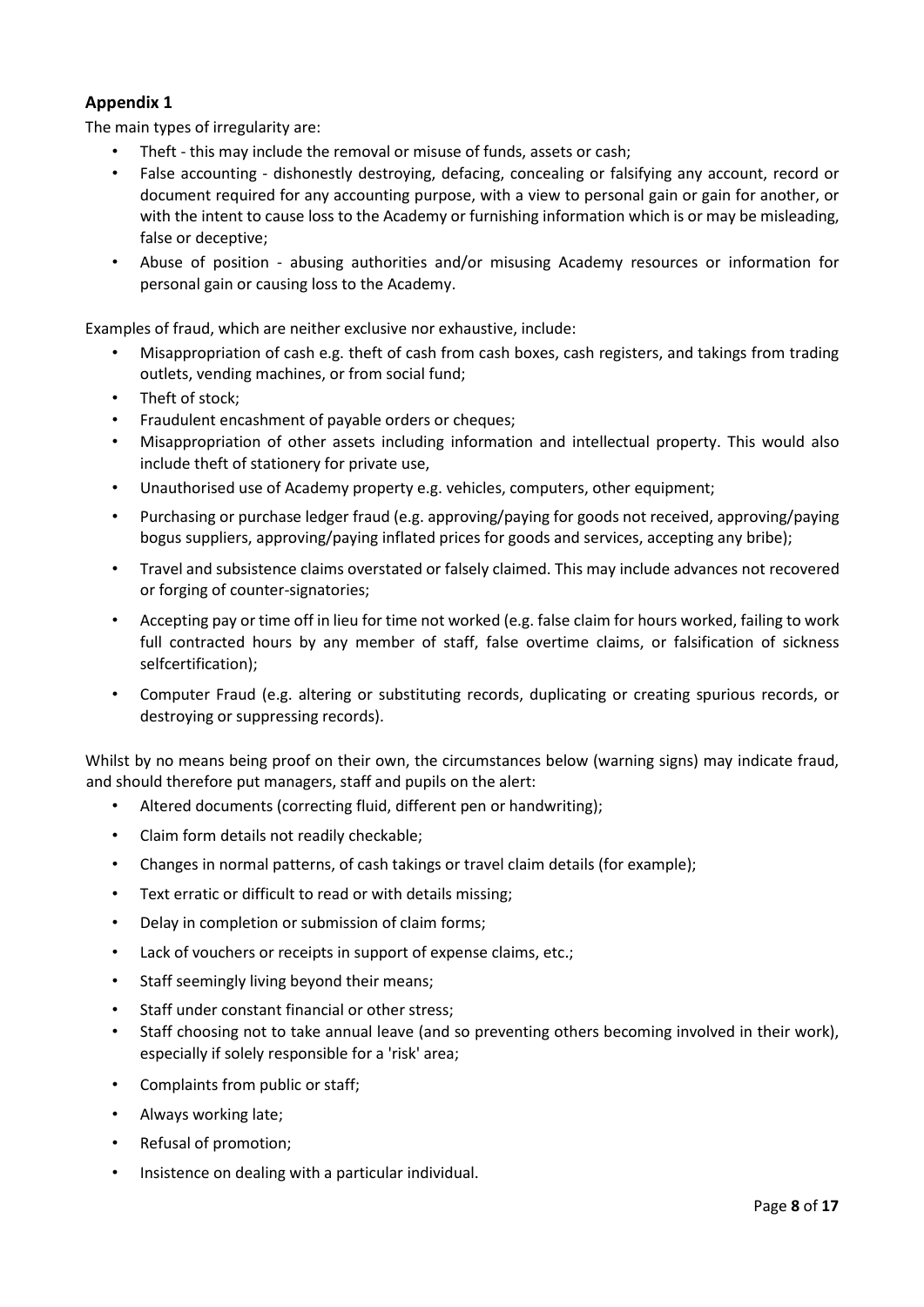In addition to the warning signs outlined above, staff and pupils are advised to take notice of the following "Do's and Don'ts" in respect of possible fraud-related instances or actions:

- If you are suspicious or have concerns DO tell someone confidentiality will be respected.
- DO keep a record of conversations or actions, including times, dates, locations etc.
- DO keep or copy any document that arouses your suspicions.
- DO be discreet with the information, only discuss it with the nominated individual or people they refer you to.
- DO be responsive to staff concerns.
- DO deal with the matter promptly.
- DO NOT keep quiet and hope the problem will go away.
- DO NOT confront the individual with your suspicions.
- DO NOT try to investigate yourself.
- DO NOT discuss with other staff or colleagues.
- DO NOT collect evidence (especially computerised information) without specialist advice.
- DO NOT contact the police directly.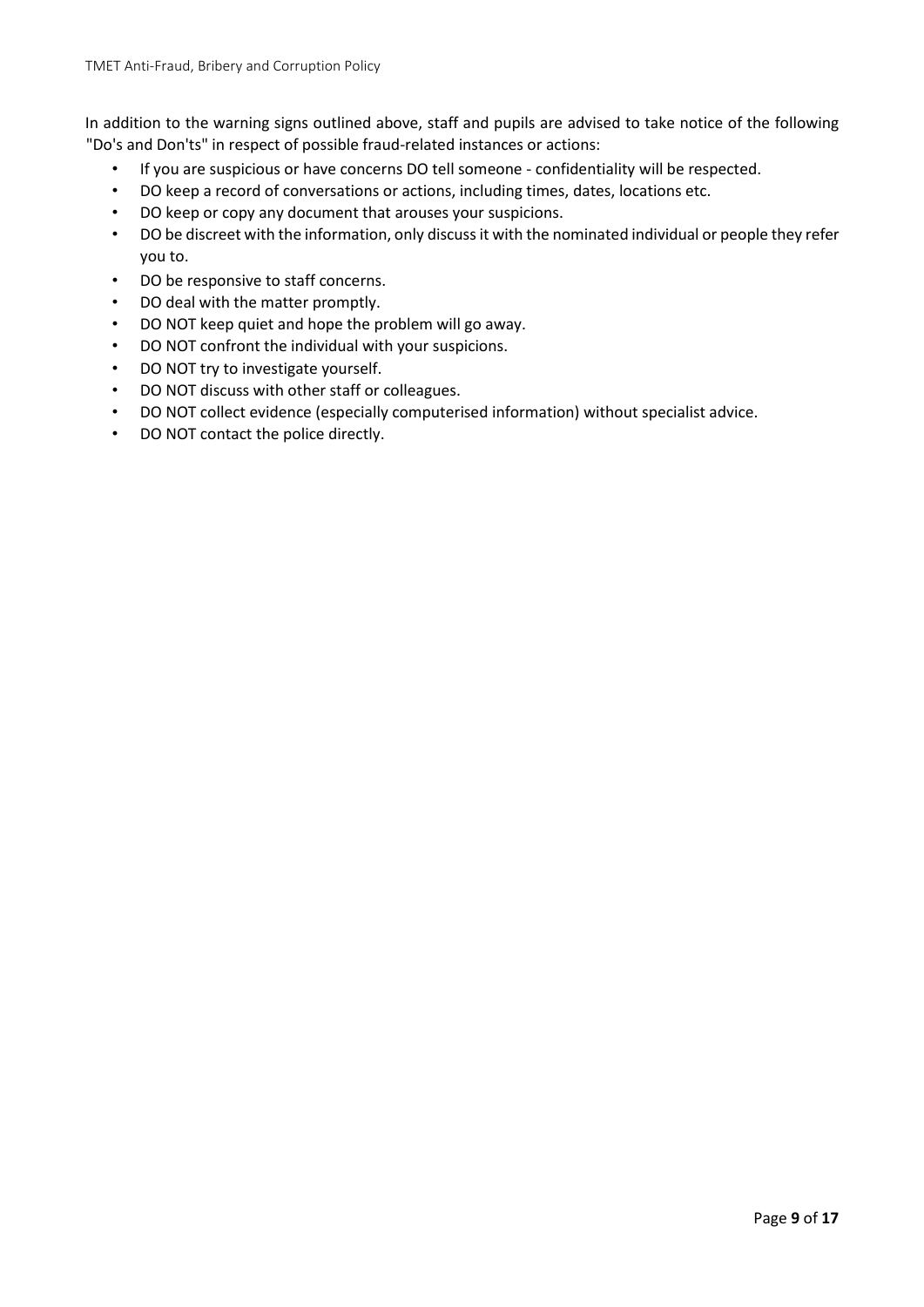## <span id="page-12-0"></span>**Appendix 2 - Fraud Response Plan**

#### **Introduction**

The purpose of the Plan is to define authority levels, responsibilities for action and reporting lines in the event of a suspected fraud or irregularity. The Plan also sets out the process for staff who wish to notify any suspicions to senior management and also how senior management should respond to such notifications.

#### **Initiating Action**

Suspicion of fraud or irregularity can be discovered in a number of ways but in all cases it is important that staff feel able to report their concerns and are also aware of the means by which they are able to do so. Suspected fraud may emanate from several sources including:

- a) Requirement of all Academy staff to report suspected fraud or irregularity to the Academy Business Manager;
- b) Public interest disclosures procedure ("whistle blower's charter");
- c) The carrying out of planned audit activity;
- d) The carrying out of proper procedures.

All actual or suspected incidents should be reported without delay to the Trust Chief Financial Officer or in his/her absence to the Academy Business Manager/Academy Manager. The Chief Financial Officer and Business Manager/Academy Manager advise the CEO of the incident(s) and a meeting of a minimum of three officers from the Finance Committee will be held within 24 hours to decide on the action to be taken. In the event of one of the officers in the Finance Group being accused of fraud, a Governor can be appointed to replace that officer on the Group.

The CEO will advise the Chair of the Governing Body of the incident(s) and the action to be taken by the Finance Committee. The action taken will normally result in an independent investigation being commissioned through the special engagement of the Academy's Internal Auditors. The decision by the Finance Committee to initiate a special investigation shall constitute authorisation to the Internal Auditors to use time provided in the internal audit plan for special investigations, or contingency time or to switch internal audit resources from planned audits. Where insufficient time is available within the existing audit plan then the Chief Financial Officer will arrange for a separate engagement to be commissioned.

The audit investigation will be conducted in a professional manner aimed at ensuring that the current and future interests of both the Academy and the suspected individuals are protected (suspicion must not be seen as guilt to be proved). The Academy undertakes to protect the identity of notifying employees and not to release the source of information at any time during the investigation unless required to do so by statutory or professional obligation (information may be provided to a court if legal proceedings are necessary).

#### **Prevention of Further Loss**

Where the initial investigation provides reasonable grounds for suspecting a member or members of staff of fraud, the Finance Group will decide how to prevent further loss. This may require suspension of the suspect(s). It may be necessary to plan the timing of the suspension to prevent the suspect(s) from destroying or removing evidence that may be needed to support disciplinary or criminal action.

In these circumstances, the suspect(s) will be approached unannounced and they should be supervised at all times before leaving the Academy's premises. They will be allowed to collect personal property under supervision, but should not be able to remove any property belonging to the Academy or to access a computer. Any security passes and keys for premises, offices and furniture must be returned to the Academy. Laptop computers and associated external drives must also be returned.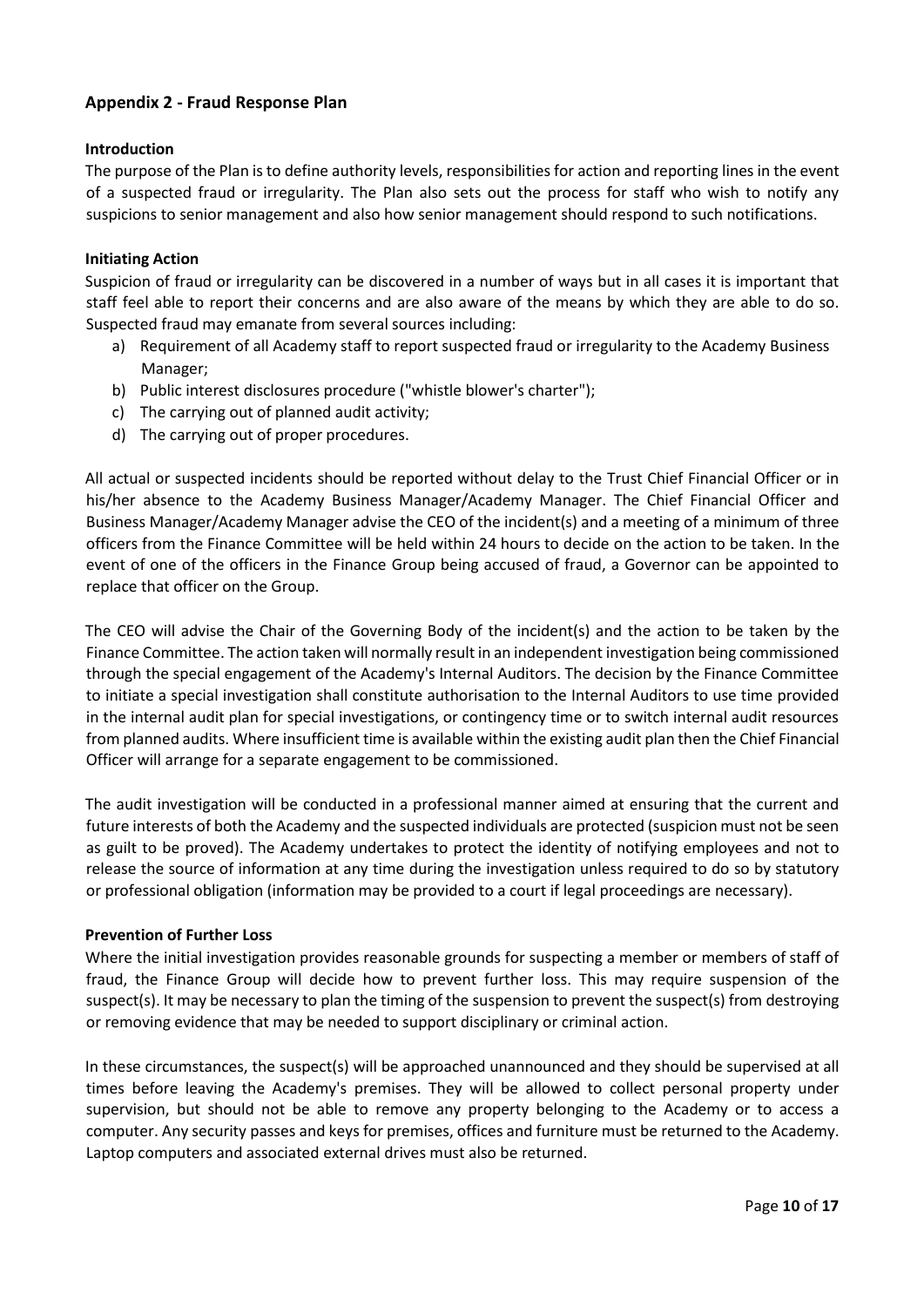The Academy's Site Manager will advise on the best means of denying access to the Academy whilst suspects remain suspended (for example by changing locks and informing staff not to admit the individuals to any part of the premises). Similarly the network manager, IT officer, or equivalent, will be instructed to withdraw, without delay, access permissions to the Academy's computer systems.

The Academy's Internal Auditors will consider whether it is necessary to investigate systems (other than that which has given rise to the suspicion) through which the suspect may have had opportunities to misappropriate the Academy's assets.

#### **Establishing and Securing Evidence**

A major objective in any fraud investigation will be the potential punishment of the perpetrators, to act as a deterrent to other personnel. The Academy will follow disciplinary procedures (as set out in the Staff Handbook and the Academy Statutes) against any member of staff who has committed a fraud.

Careful consideration will be given to the introduction of disciplinary action which will only be progressed after account has been taken of any criminal action which the Police may be pursuing. (The Academy will normally pursue the prosecution of any such individual).

Where significant fraud is suspected, the Finance Committee will arrange for the police to be informed and, where necessary, solicitors to be instructed (after first advising the CEO of the proposed action).

The Academy's Internal Auditors will:

- a) Maintain familiarity with the Academy's disciplinary procedures to ensure that evidence requirements will be met during any fraud investigation;
- b) Establish and maintain contact with the police where necessary and after notifying the CEO of the intention to do so (in view of the public interest this will happen on most occasions of fraud);
- c) Ensure that audit staff involved in any fraud investigation are trained in the evidence rules for interviews under the Police and Criminal Evidence Act;
- d) Ensure that staff involved in fraud investigations are familiar with and follow rules on the admissibility of documentary and other evidence in criminal proceedings.

#### **Notifications**

Where a significant fraud is suspected the CEO will inform, without delay the Education Funding Agency, Secretary of State and the Academy's Insurers. (Similar action will be taken on the occurrence of any serious weakness or major accounting breakdown in the Academy).

Significant fraud or irregularity is defined as where one or more of the following apply:

- a) The sums of money involved are, or potentially are, in excess of £20,000;
- b) The particulars of the fraud are novel, unusual or complex;
- c) There is likely to be public interest because of the nature of the fraud or irregularity, or the people involved.

Where it is decided not to involve the police, then the Chief Financial Officer will advise the Finance Committee of the reason.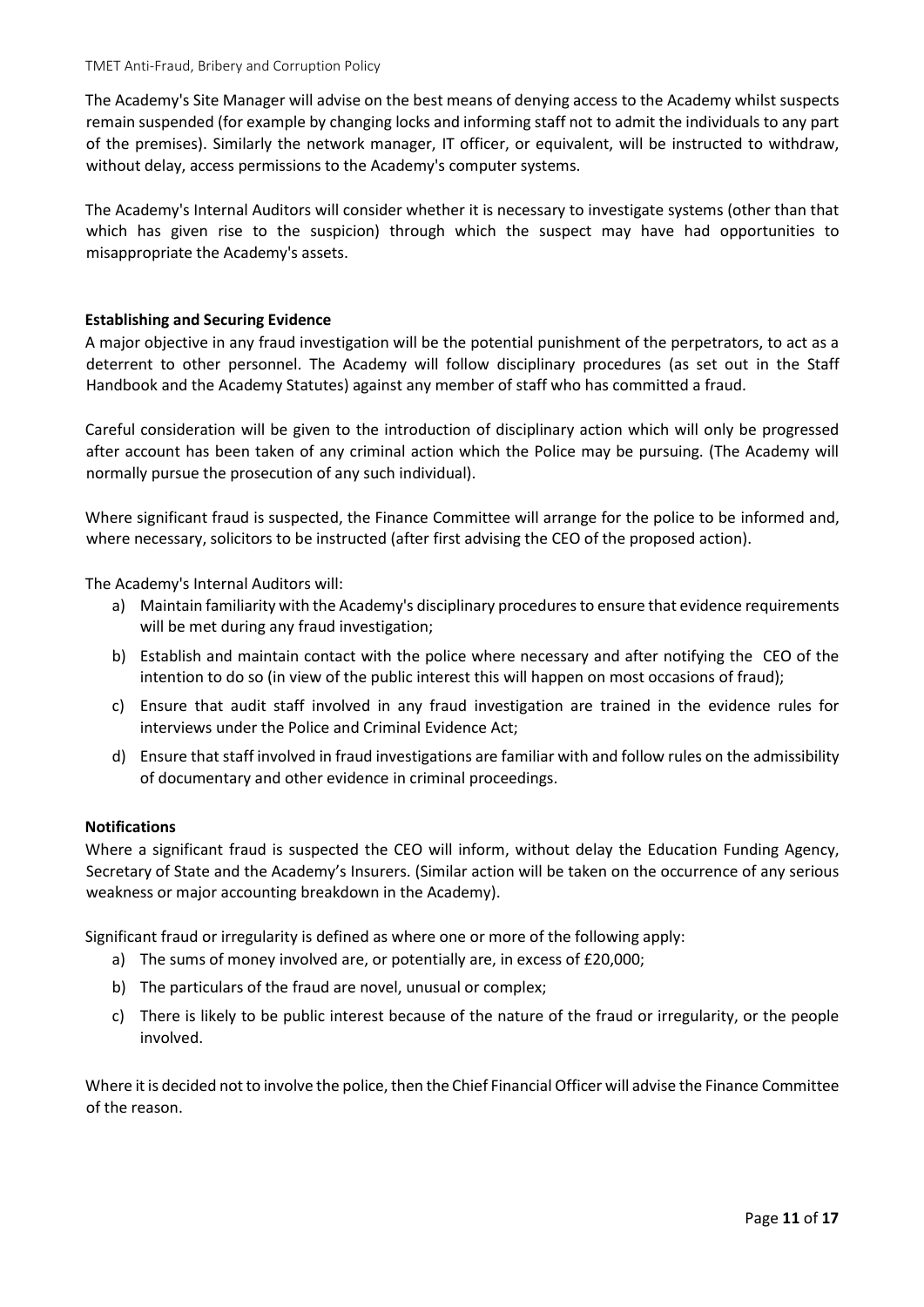#### **Recovery of Losses**

Where a fraud investigation is undertaken the Academy will view the recovery of any losses sustained as a major objective. The Chief Financial Officer will ensure that in all fraud investigations the amount of any loss will be quantified and repayment of any such losses will be sought in all cases.

Where it appears the loss may be substantial (i.e. £5,000 or more) legal advice will be obtained without delay about the need to freeze the suspect's assets through the courts, pending the conclusion of the investigation. Legal advice will also be taken about the prospects for recovering losses through the civil courts where necessary. The Academy would normally expect to recover costs in addition to the losses identified.

### **References for Employees Disciplined or Prosecuted For Fraud**

The Academy requires that any request for a reference for a member of staff who has been disciplined or prosecuted for fraud will be referred to the CEO. The CEO will prepare an answer to a request for a reference having regard to employment law.

### **Reporting to Chairs of Academy Councillors and the Audit Committee**

Any incident involving significant fraud (as defined above) will be reported without delay by the CEO to the Chairs of the Governing Body, Audit Committee and the Finance Committee. Similarly, any variation from the Governing Body-approved Fraud Response Plan shall be reported promptly to the Chairs of the Governing Body, Audit Committee and the Finance Committee.

On completion of a special investigation, a written report shall be submitted to the Finance Committee containing:

- a) A description of the incident(s), including the value of any loss, the people involved and the means of perpetrating the fraud;
- b) the measure taken to prevent a recurrence;
- c) any action needed to strengthen future responses to fraud, with a follow-up report on whether any actions have been taken.

This report will normally be prepared by the Academy's Internal Auditors or the Chief Financial Officer.

#### **Reporting Lines**

Following the identification of significant fraud (see paragraph 5.2) the Finance Committee will provide (as soon as possible) a confidential report to the Chair of the Governing Body, the Chair of the Finance Committee, and the CEO. Further monthly updates will be produced unless the report recipients request a lesser frequency (such updates may include an involvement of the Academy's legal advisers).

The scope of the report shall include:

- a) Quantification of losses identified;
- b) Progress with action for recovery of losses;
- c) Progress with disciplinary action;
- d) Progress with criminal action;
- e) Estimate of resources required to conclude the investigation;
- f) Actions taken to prevent and detect similar items.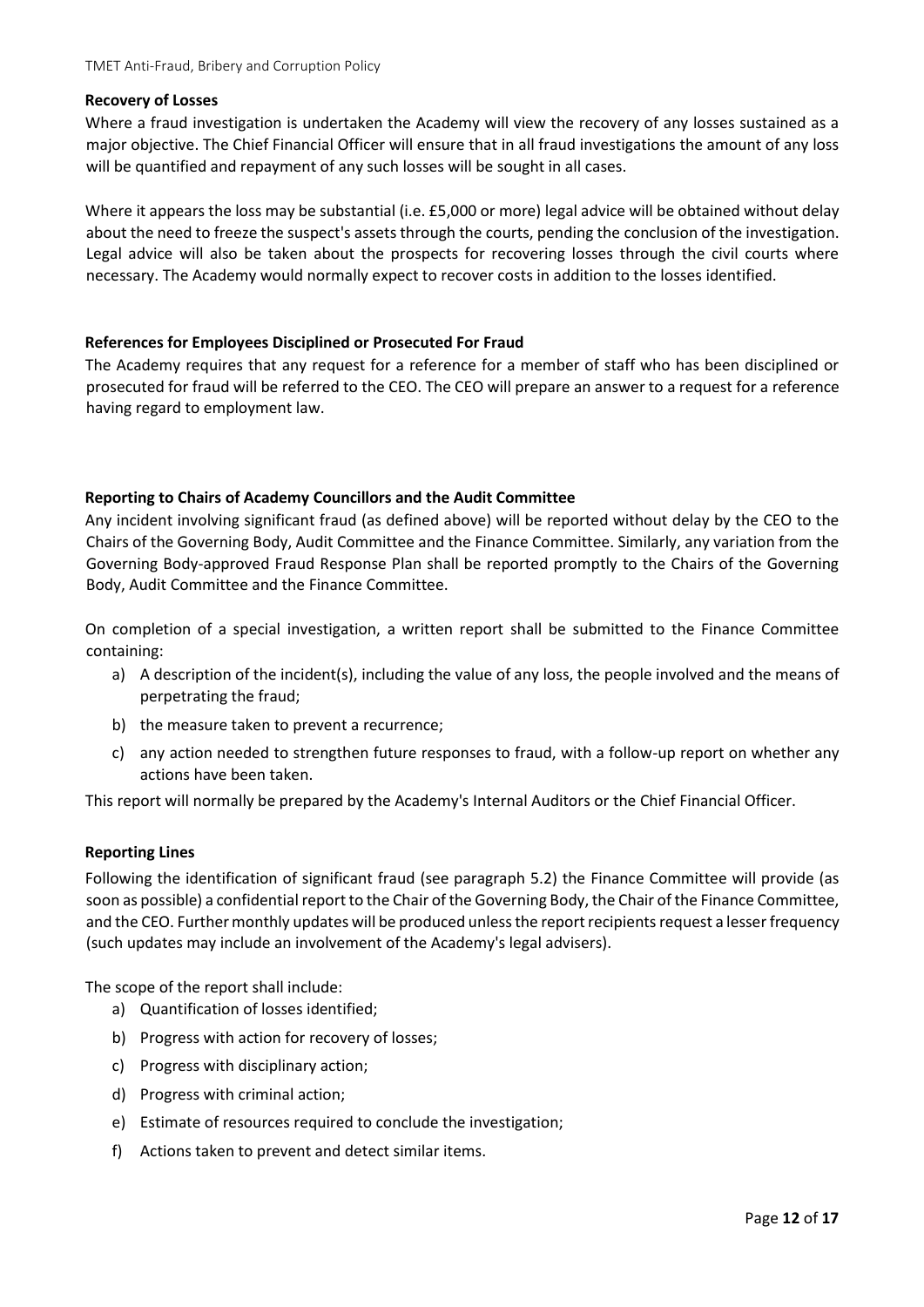TMET Anti-Fraud, Bribery and Corruption Policy

A final report will be produced once the independent investigation is completed and it will represent the definitive document on which management (in a disciplinary situation) and possibly the Police (in a criminal situation) will base their decision. The report should include:

- a) How the investigation arose;
- b) Who the suspects are;
- c) The position of the suspects in the Academy and their responsibilities;
- d) How the investigation was undertaken;
- e) The facts and evidence which were identified;
- f) Summary of findings and recommendations both regarding the fraud itself and any additional work required on the system weaknesses identified during the investigation.

#### **Responsibility for Investigation**

All special investigations will normally be led by the Academy's Internal Auditors. The work will be commissioned by the Finance Group and the Auditors will report to the Chief Financial Officer on a day to day basis. Special investigations will not be undertaken by management, although management should cooperate with requests for assistance from the Internal Auditors.

Should a special investigation require the use of technical expertise which the Internal Auditors do not possess, the Finance Group may approve the appointment of external specialists to lead or contribute to the special investigation.

#### **Review of Fraud Response**

This plan will be reviewed regularly (at least every two years) for fitness of purpose by the Chief Financial Officer or after each use. Any need for change will be reported to the Finance Committee for approval.